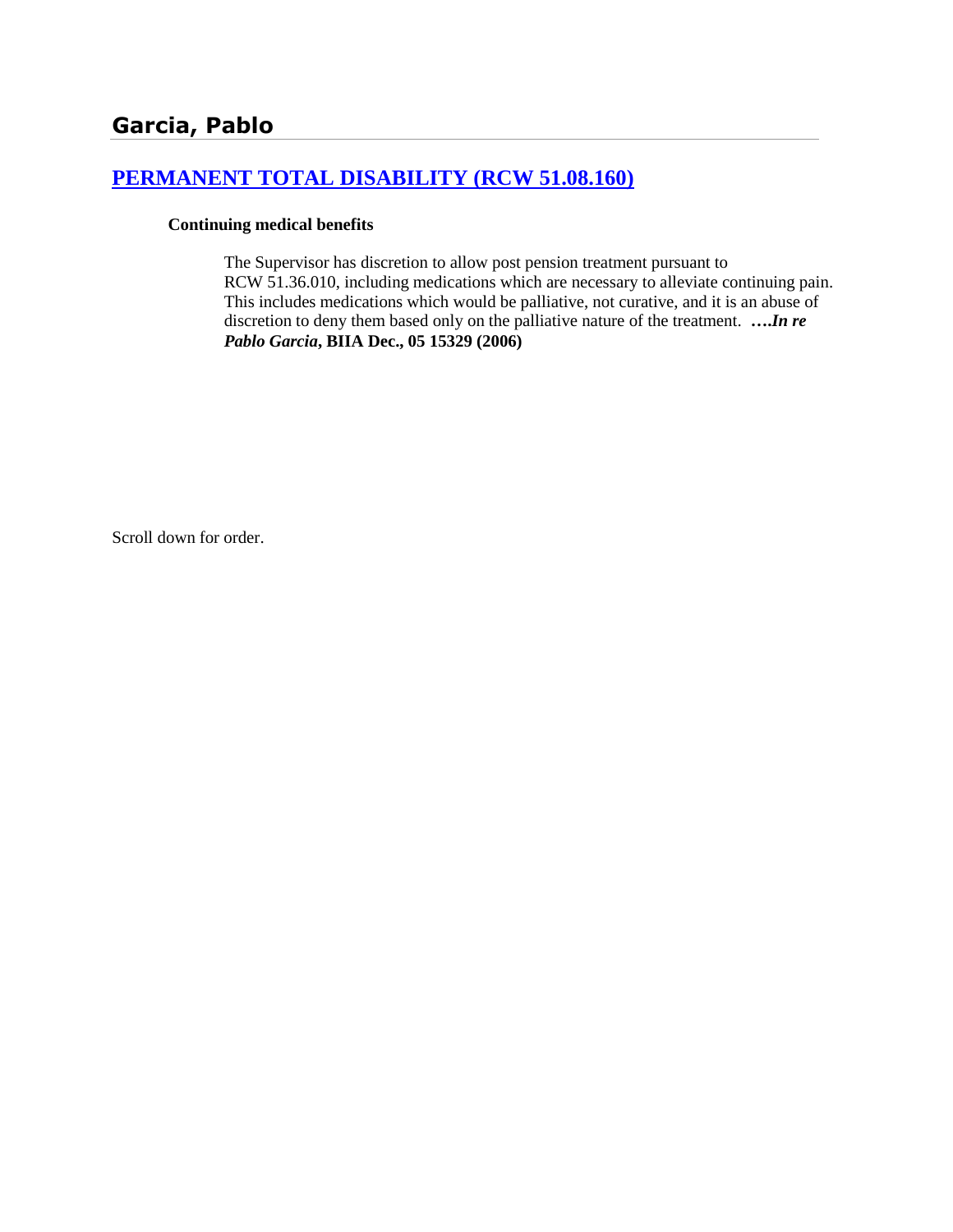## **BEFORE THE BOARD OF INDUSTRIAL INSURANCE APPEALS STATE OF WASHINGTON**

**)**

1 **IN RE: PABLO GARCIA ) DOCKET NO. 05 15329**

**CLAIM NO. P-638858 ) DECISION AND ORDER**

APPEARANCES:

Claimant, Pablo Garcia, by Calbom & Schwab, P.S.C., per Randy Fair

| 8 | Employer, Shannon McKay Farms, by            |
|---|----------------------------------------------|
| 9 | Washington State Farm Bureau,<br><b>None</b> |
| 0 |                                              |

Department of Labor and Industries, by The Office of the Attorney General, per David W. Coe, Assistant

The claimant, Pablo Garcia, filed an appeal with the Board of Industrial Insurance Appeals on May 16, 2005, from an order of the Department of Labor and Industries dated April 18, 2005. In this order, the Department modified its orders dated August 16, 2004 and October 21, 2004; terminated time loss compensation as paid through October 15, 2004; found the claimant totally and permanently disabled; placed him on the pension rolls effective October 16, 2004; deducted \$8,902.82 from the pension reserve based on previously paid permanent partial disability; denied responsibility for allergic rhinitis as not caused or aggravated by the industrial injury; and denied medical treatment after the effective date for the pension. The Department order is **REVERSED AND REMANDED**.

## **DECISION**

Pursuant to RCW 51.52.104 and RCW 51.52.106, this matter is before the Board for review and decision on a timely Petition for Review filed by the claimant to a Proposed Decision and Order issued on January 9, 2006. In the Proposed Decision and Order, the industrial appeals judge affirmed the April 18, 2005 Department order.

The sole issue on appeal is whether the supervisor of industrial insurance abused his discretion under RCW 51.36.010 by denying authorization for medications after Mr. Garcia was placed on a pension. We conclude that he did, because his denial was based on an erroneous interpretation of the law. He misinterpreted RCW 51.36.010 to preclude the authorization of any medications which are palliative rather than curative.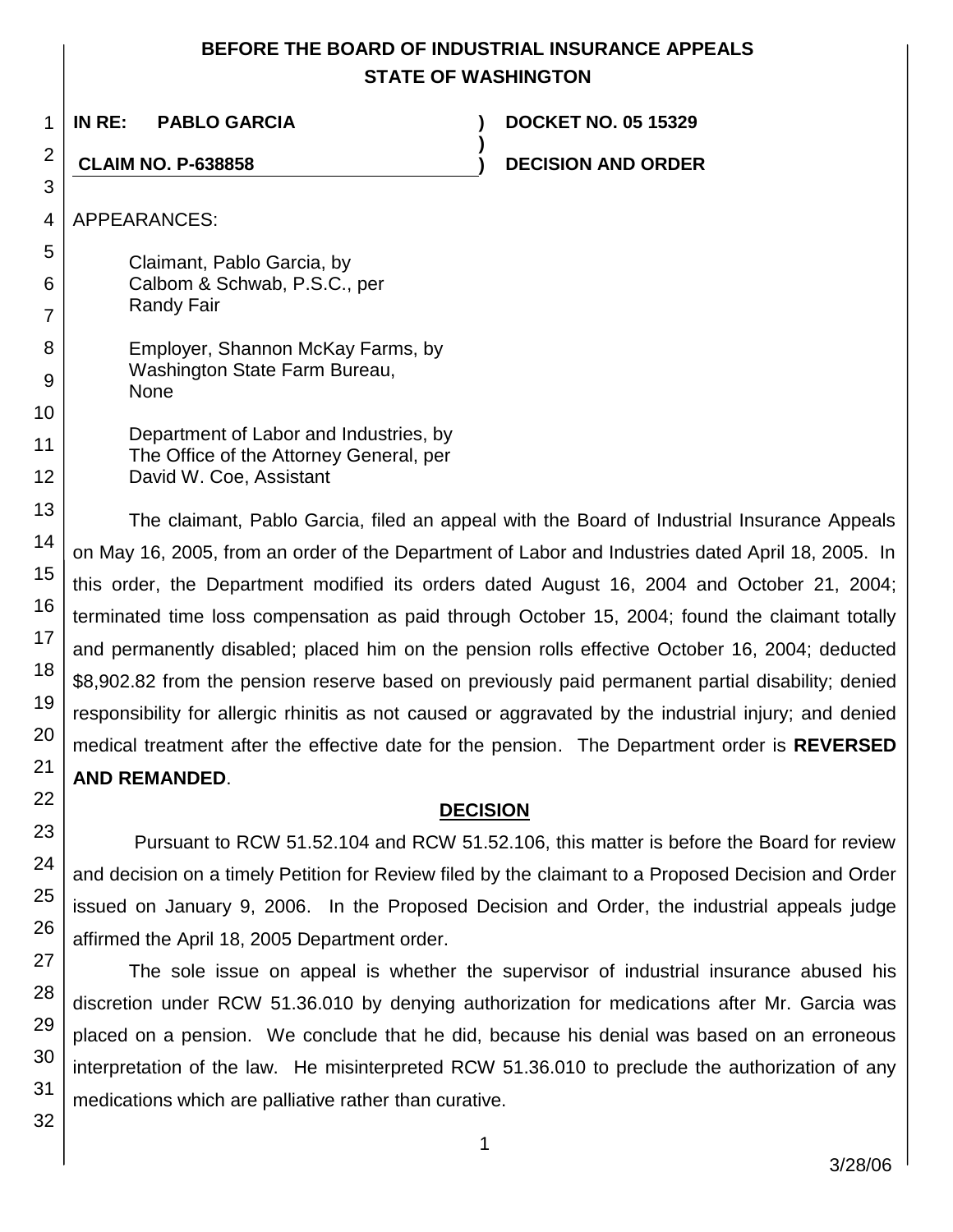1 2 3 4 5 6 The Board has reviewed the evidentiary rulings in the record of proceedings and they are affirmed, with one exception. The industrial appeals judge erroneously prevented Mr. Garcia from asking Laura Farley, a Department pension adjudicator, why his request for medications had been denied. This error was ultimately rendered harmless by the parties' stipulation regarding the rationale for that decision. However, some discussion is warranted because of the importance of this issue.

7 8 9 10 11 12 13 14 15 During the discovery process, the claimant attempted to take Ms. Farley's deposition. In response, the Department filed a Motion to Exclude Witnesses. The Department argued that Mr. Garcia should be precluded from calling either Ms. Farley or Robert J. Malooly, the supervisor of industrial insurance, as witnesses. According to the Department, their testimony would be irrelevant hearsay, which would confuse the issues, result in unfair prejudice, and waste time. The Department also contended that it would be inappropriate for the claimant's attorney to question Department employees about their mental processes. *Ledgering v. State of Washington*, 63 Wn.2d 94 (1963). In addition, according to the Department, its decision-making process was irrelevant to any issue on appeal. *McDonald v. Department of Labor & Indus.*, 104 Wn. App. 617 (2001).

16 17 18 19 20 21 The claimant agreed that the Department's decision-making process is irrelevant in cases where the standard of review is de novo. Indeed, *McDonald* stands for that proposition. However, Mr. Garcia argued that a different standard applies to the review of discretionary decisions. When the issue is whether the Department has abused its discretion, both the decision-making process and the reasons for the decision become relevant. Because *McDonald* involved a de novo standard of review, it does not speak to this issue.

In response to the parties' motions and arguments, the industrial appeals judge ruled that:

The claimant can call and present the testimony of Laura Farley, the pension adjudicator, who issued the decision on appeal, but her testimony is limited to what she reviewed and considered, and when she considered it, but shall not include her mental processes in making the decision or the grounds and reasons for that decision.

November 1, 2005 Interlocutory Order.

28 Under *Ledgering*, it would probably have been inappropriate for the claimant to question Ms. Farley about her mental processes. However, neither *McDonald* nor *Ledgering* precludes an appellant from exploring the "grounds and reasons" for a decision, when the standard of review is

31 32

22

23

24

25

26

27

29 30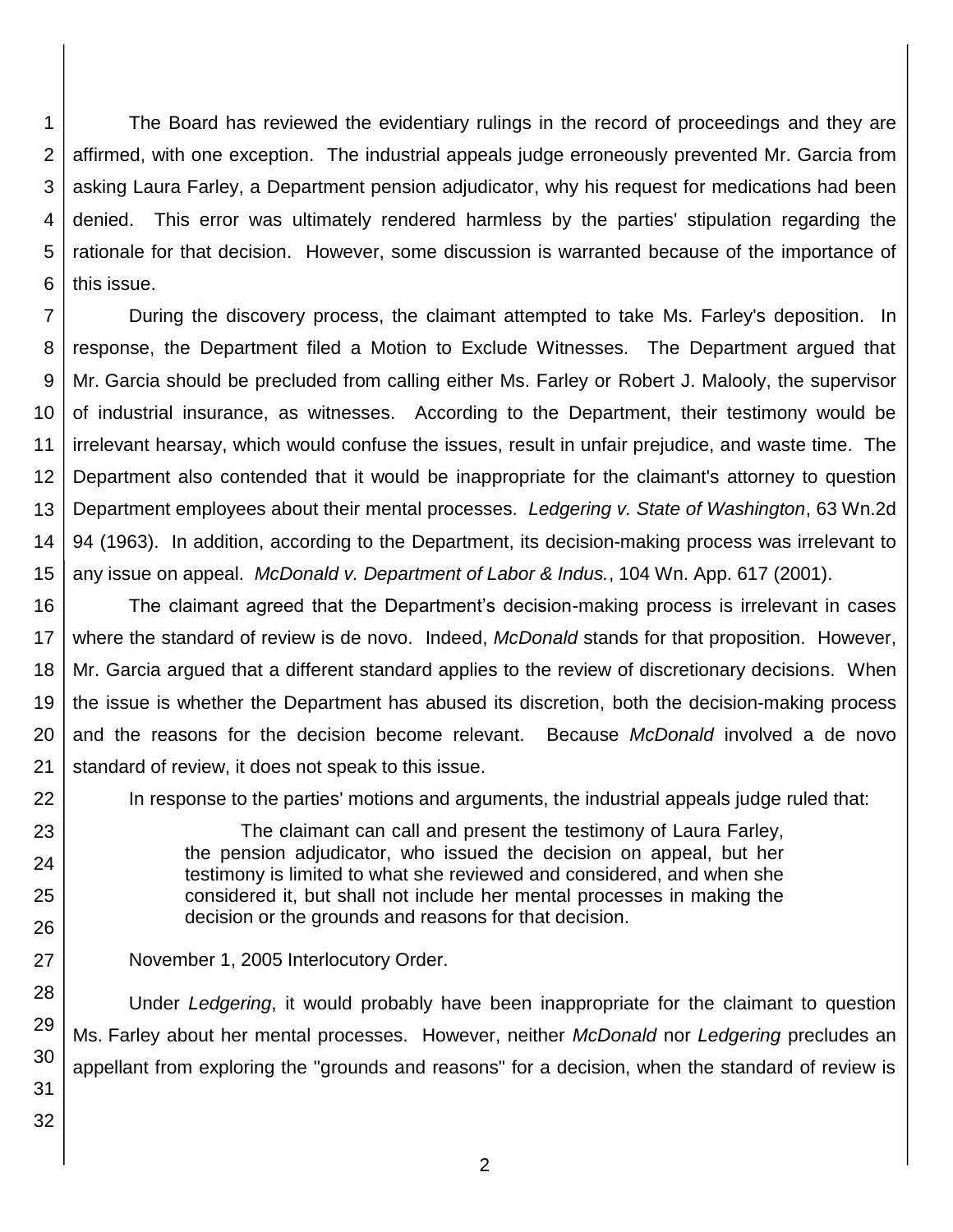1 abuse of discretion. As the Court said in *State ex rel. Carroll v. Junker*, 79 Wn.2d 12, 26 (1971):

2

3

4

20

21 22

23

24

25

Where the decision or order . . . is a matter of discretion, it will not be disturbed on review except on a clear showing of abuse of discretion, that is, discretion manifestly unreasonable, or exercised on untenable grounds, or for untenable reasons.

5 6 7 8 An appellant cannot show that a decision is based on untenable grounds or untenable reasons unless those grounds and reasons are delved into. The Department cannot shield a discretionary decision from meaningful review under *Junker* by preventing an appellant from exploring the basis for that decision.

9 10 11 12 It was therefore incorrect for the industrial appeals judge to preclude the claimant from inquiring into the reasons why the supervisor denied Mr. Garcia's request for medications. However, the error was rendered harmless by the parties' stipulation that Ms. Farley's April 6, 2005 memorandum contained the reasons for that decision. Board Exhibit No. 1, Exhibit A.

13 14 15 16 17 We turn, then, to the merits of Mr. Garcia's appeal. The claimant was placed on a pension effective October 16, 2004. His doctor, Robert L. Schneider, M.D., requested that the following medications be authorized after that date: Lexapro (for pain and depression), Nexium (for the epigastric distress related to taking medications), and Neurontin (for pain). In its April 18, 2005 order, the Department denied that request.

18 19 Limited post-pension treatment may be authorized pursuant to RCW 51.36.010, which provides that:

[T]he supervisor of industrial insurance, solely in his or her discretion, may authorize continued medical and surgical treatment for conditions previously accepted by the department when such medical and surgical treatment is deemed necessary by the supervisor of industrial insurance to protect such worker's life or provide for the administration of medical and therapeutic measures including payment of prescription medications, . . . which are necessary to alleviate continuing pain which results from the industrial injury.

26 27 28 29 30 Mr. Garcia is not contending that he requires treatment to protect his life. Instead, he has asked the supervisor to exercise his discretion and "provide for the administration of medical and therapeutic measures including payment of prescription medications, . . . , which are necessary to alleviate continuing pain which results from the industrial injury." RCW 51.36.010. The parties stipulated that the supervisor denied that request for the following reasons:

31 32 Concerning "*the administration of medical and therapeutic measures, including payment of prescription medications*", Merriam-Webster dictionary defines therapeutic as, "*Providing or assisting in a cure*."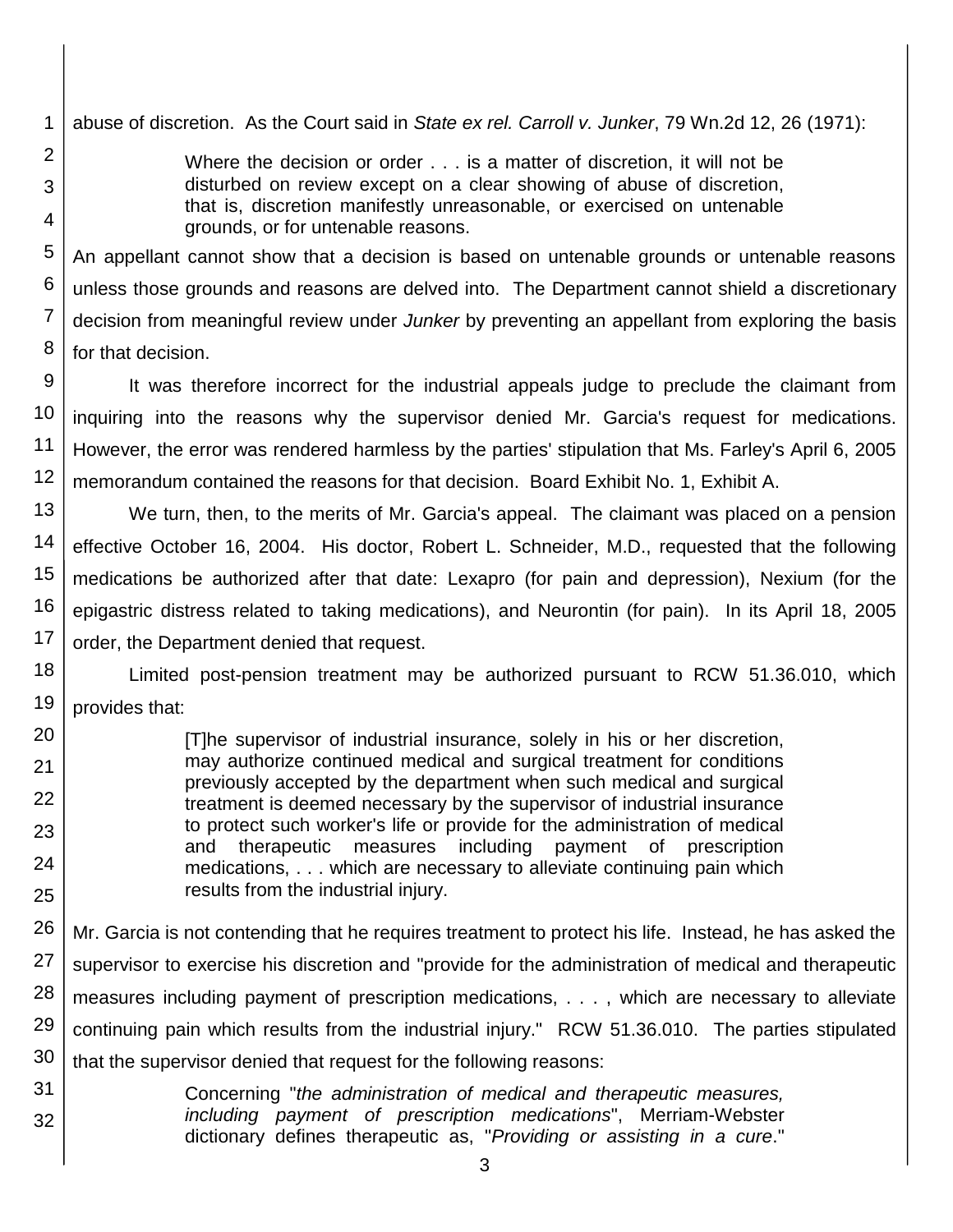Mr. Garcia's medication regime is palliative at best. There is no medical evidence of it "*providing or assisting in a cure*."

Board Exhibit No. 1, Exhibit A. (Emphasis theirs.)

Thus, the supervisor's decision was based on his understanding that RCW 51.36.010 precluded him from authorizing palliative medications. However, the statutory language is unambiguous and clearly permits the supervisor to authorize post-pension medications which are "necessary to alleviate continuing pain." RCW 51.36.010. By definition, such medications would be palliative, not curative. By basing his denial on an erroneous view of the law, the supervisor abused his discretion. *Washington State Physicians Insurance Exchange & Association v. Fisons Corporation*, 122 Wn.2d 299, 339 (1993). The Department order must therefore be reversed and the matter remanded to the Department for reconsideration in light of the correct statutory interpretation.

## **FINDINGS OF FACT**

1. The claimant, Pablo Garcia, filed an Application for Benefits with the Department of Labor and Industries on June 10, 1998, in which he alleged that he suffered an industrial injury involving his neck on May 8, 1998, while acting in the course of his employment for Shannon McKay Farms. On August 14, 1998, the Department allowed the claim and provided benefits.

On August 16, 2004, the Department terminated time loss compensation benefits as paid through October 15, 2004, determined that the claimant was totally and permanently disabled as of October 16, 2004, placed him on the pension rolls as of that date, and determined that medical treatment would not be covered after October 16, 2004. On September 1, 2004, the claimant protested the August 16, 2004 order, and on October 21, 2004, the Department affirmed the August 16, 2004 order. On November 19, 2004, the claimant filed an appeal of the October 21, 2004 order with the Board of Industrial Insurance Appeals, and on December 21, 2004, the Department reassumed jurisdiction.

32 On April 18, 2005, the Department modified the August 16, 2004 and October 21, 2004 orders; terminated time loss compensation as paid through October 15, 2004; found the claimant totally and permanently disabled; placed him on the pension rolls effective October 16, 2004; deducted \$8,902.82 from the pension reserve based on previously paid permanent partial disability; denied responsibility for allergic rhinitis as not caused or aggravated by the industrial injury; and denied medical treatment after the effective date for the pension. On May 16, 2005, the claimant filed an appeal of the April 18, 2005 order with the Board. On

1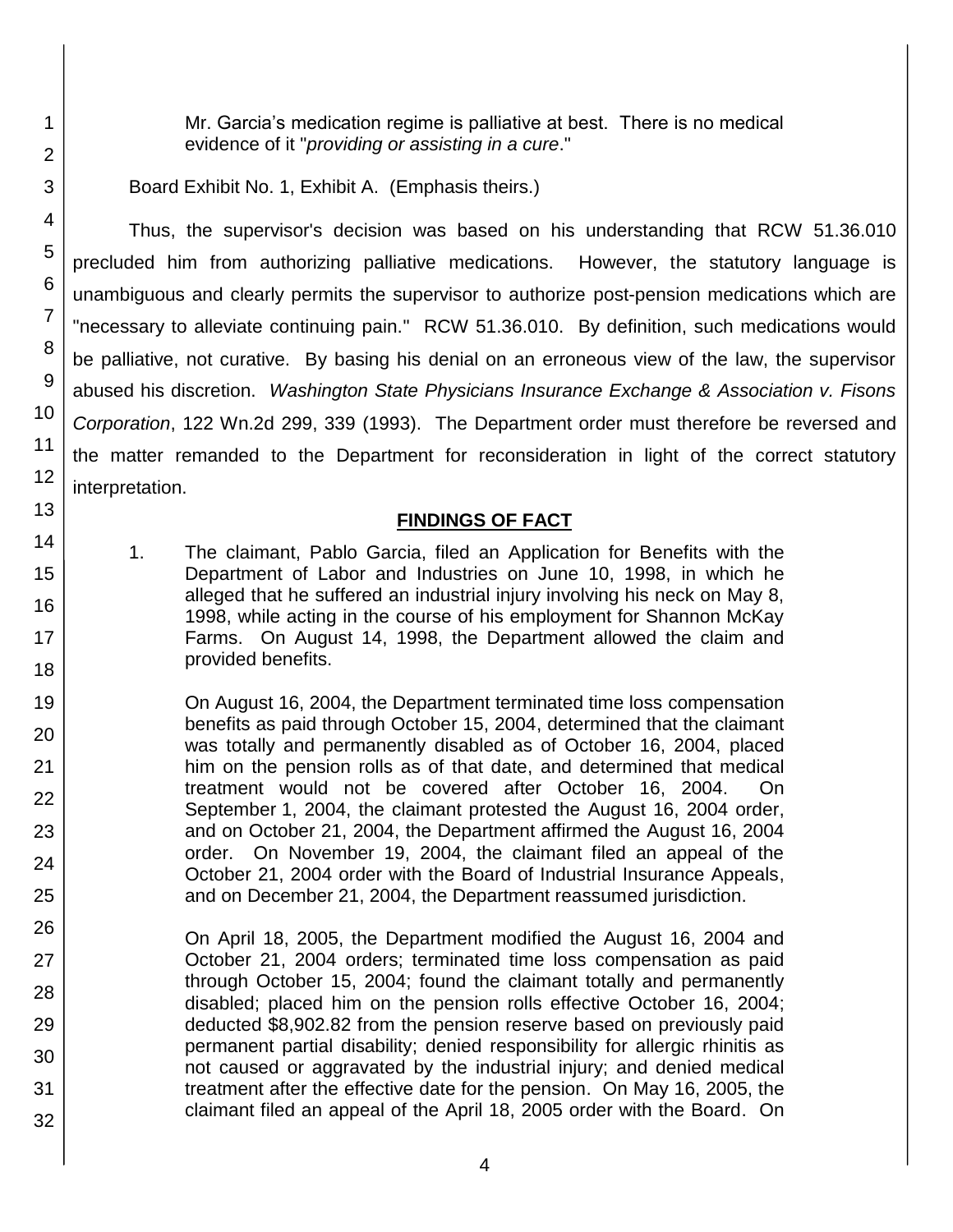June 15, 2005, the Board granted the appeal and assigned it Docket No. 05 15329.

2. On May 8, 1998, Pablo Garcia sustained an industrial injury to his neck while in the course of his employment with Shannon McKay Farms.

1

2

3

4

5

6

7

8

9

10

11 12

13

14

15

16

17 18

19

20

21 22

23

24

25

26

27

28

29

30

31

32

- 3. Effective October 16, 2004, Mr. Garcia was placed on the pension rolls as a result of the May 8, 1998 industrial injury.
- 4. Mr. Garcia requested that the supervisor of industrial insurance authorize the following medications after the effective date of his pension: Lexapro (for pain and depression), Nexium (for the epigastric distress related to taking medications), and Neurontin (for pain).
- 5. In considering Mr. Garcia's request, the supervisor of industrial insurance interpreted RCW 51.36.010 to preclude the authorization of any post-pension medications which are palliative rather than curative.
- 6. The supervisor of industrial insurance denied authorization for Lexapro, Nexium, and Neurontin because "Mr. Garcia's medication regime is palliative at best. There is no medical evidence of it 'providing or assisting in a cure.'"
	- 7. The following medications are necessary to alleviate Mr. Garcia's continuing pain which resulted from the industrial injury: Lexapro (for pain and depression), Nexium (for the epigastric distress related to taking medications), and Neurontin (for pain).

### **CONCLUSIONS OF LAW**

- 1. The Board of Industrial Insurance Appeals has jurisdiction over the parties to and the subject matter of this appeal.
- 2. RCW 51.36.010 permits the supervisor of industrial insurance to authorize post-pension medications which are "necessary to alleviate continuing pain." The supervisor's denial of Mr. Garcia's request for medications was based on an erroneous view of the law, *i.e*., that RCW 51.36.010 prohibits the authorization of palliative post-pension medications. The supervisor therefore abused his discretion in denying Mr. Garcia's request.
- 3. The April 18, 2005 Department order is incorrect and is reversed. The claim is remanded to the Department with directions to terminate time loss compensation as paid through October 15, 2004; find the claimant totally and permanently disabled; place him on the pension rolls effective October 16, 2004; deduct \$8,902.82 from the pension reserve based on previously paid permanent partial disability; deny responsibility for allergic rhinitis as not caused or aggravated by the industrial injury;